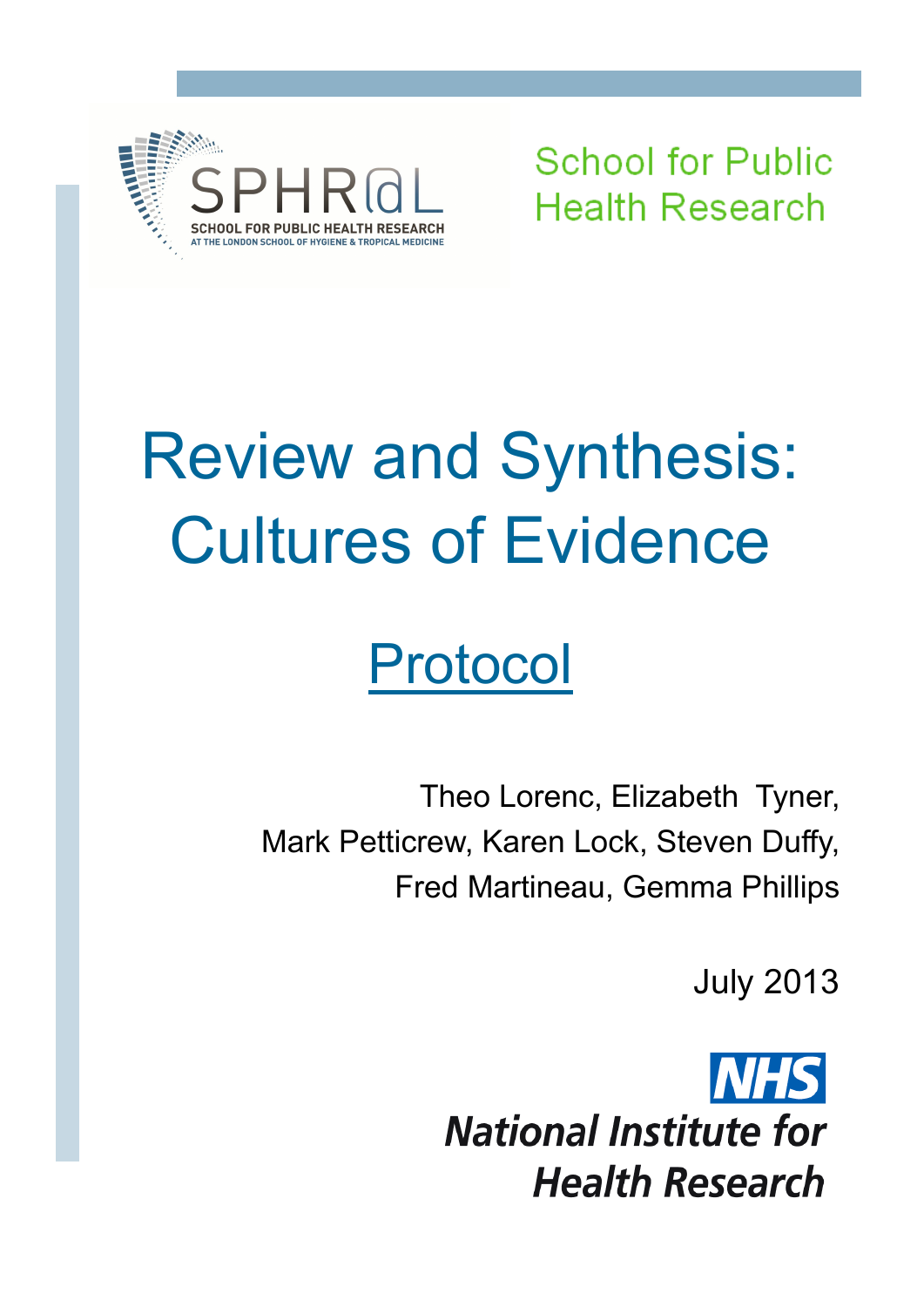#### **Review question**

What are the attitudes to, views and understandings of research evidence among practitioners and policymakers in policy fields which fall within the scope of local authorities in England and are relevant to the urban built environment (see below for further detail)?

#### **Methods**

Systematic review. EPPI-Reviewer will be used to manage data. The process may take a two-stage format using phased inclusion criteria; see under 'screening' below. In particular, the final criteria may or may not be limited to studies using a qualitative methodology.

#### *Searching*

The following database sources will be searched:

- Applied Social Sciences Index and Abstracts (ASSIA)
- Campbell Library
- Cochrane Central Register of Controlled Trials (CENTRAL)
- Cochrane Database of Systematic Reviews (CDSR)
- Cochrane Methodology Register (CMR)
- Conference Proceedings Citation Index- Science (CPCI-S)
- Conference Proceedings Citation Index- Social Science & Humanities (CPCI-SSH)
- COPAC
- Criminal Justice Abstracts
- Database of Abstracts of Reviews of Effects (DARE)
- EconLit
- Enviroline
- Health Technology Assessment (HTA) database
- MEDLINE
- MEDLINE In-Process & Other Non-Indexed Citations
- National Criminal Justice Reference Service (NCJRS)
- NHS Economic Evaluation Database (NHS EED)
- OAISTER
- OpenGrey
- PAIS International
- PsycINFO
- Science Citation Index (SCI)
- Social Care Online
- Social Policy and Practice
- Social Science Citation Index (SSCI)
- Social Services Abstracts
- TRID (Transportation Research Information Services (TRIS) database and International Transport Research Documentation (ITRD) database
- Zetoc

The search strategy will take the following form (see Appendix 1 for an example full search strategy):

| $1_{\cdot}$<br><b>OR</b> | Policy Areas AND Policy Maker Attitudes                              |
|--------------------------|----------------------------------------------------------------------|
| 2.<br><b>OR</b>          | Policy Areas AND Policy Makers AND Evidence Based Research           |
| 3.                       | Policy Areas AND Policy Makers AND Qualitative/Ethnographic Research |
| OR<br>4.                 | Policy Areas AND Evidence Based Policy.                              |

Hand-searching of key journals for the last five years will also be conducted (journal list to be confirmed).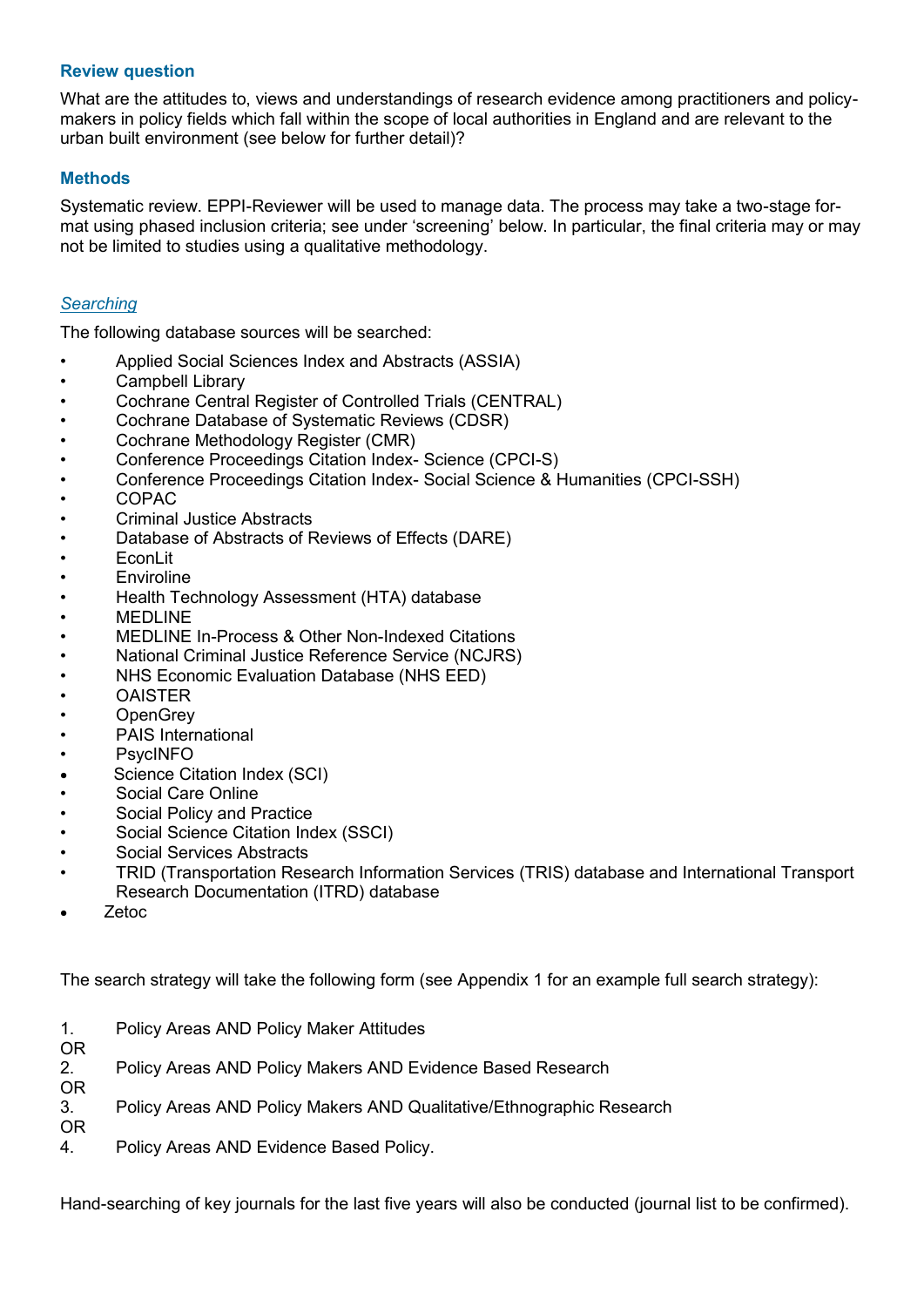The inclusion criteria will be as follows:

- 1. Does the study concern one of the following policy fields: housing; transport; urban planning and regeneration; crime and disorder; alcohol and food licensing; or trading standards? [See Table 1 for further detail on the policy fields covered.]
- 2. Does the study report substantive empirical primary data on attitudes, perceptions, beliefs or behaviours (using any methodology including quantitative methods such as surveys, multilevel modelling etc., and/or qualitative methods such as interviews, focus groups, ethnography etc.)? [Studies must involve the collection of primary data from respondents. Secondary research such as document analysis will be excluded. Systematic reviews which meet all other criteria will be retained for reference scanning – use code 'SYS REV']
- 3. Was the study conducted in a high-income country (OECD member)?1
- 4. Does the population included in the study include practitioners, local policy-makers, or anyone with a local-level decision-making role? [Studies of public involvement in decision-making will be included. Studies of national-level policy-makers will be excluded (but state- or province-level included). 'Decisions' refers to any decision with an impact on others – individuals' decisions about their own lives are not included.]
- 5. Does the study report substantive data concerning views, attitudes or knowledge about the policymaking or decision-making process, or about the implementation of specific policies, interventions or programmes, about evidence or research, or about research utilisation? [Data on views about the content of policy will be excluded.]
- 6. Does the study report substantive data concerning views, attitudes or knowledge about evidence, research, information or data, and/or the utilisation of these? [Initially we will interpret this broadly, such that 'evidence' includes all forms of formal or explicit knowledge, information or data; criterion (7) will then limit to research evidence.]
- 7. Does the study report substantive data concerning views, attitudes or knowledge about research evidence (conducted by academics in university settings)?
- 8. Does the study report qualitative data (e.g. interviews, focus groups, ethnography)?

| Include                                      | Exclude                                             |
|----------------------------------------------|-----------------------------------------------------|
|                                              |                                                     |
| Housing (generally)                          | Residential care for older people, learning dis-    |
|                                              | abilities, mental illness etc. (but include studies |
|                                              | of community-based housing for these popula-        |
|                                              | tions); construction engineering                    |
| Policing, crime prevention, community safety | Criminal justice (i.e. courts; sentencing; judicial |
|                                              | system generally); offender rehabilitation / pro-   |
|                                              | bation (unless some broader community-level         |
|                                              | crime prevention component); prisons; forensic      |
|                                              | science (but include forensics as part of policing  |
|                                              | practice)                                           |

#### Table 1. Policy fields included / excluded

\*Provisional include at abstract level; may reconsider subsequently

1 These are: Australia, Austria, Belgium, Canada, Chile, Czech Republic, Denmark, Estonia, Finland, France, Germany, Greece, Hungary, Iceland, Ireland, Israel, Italy, Japan, Korea, Luxembourg, Mexico, Netherlands, New Zealand, Norway, Poland, Portugal, Slovak Republic, Slovenia, Spain, Sweden, Switzerland, Turkey, UK, USA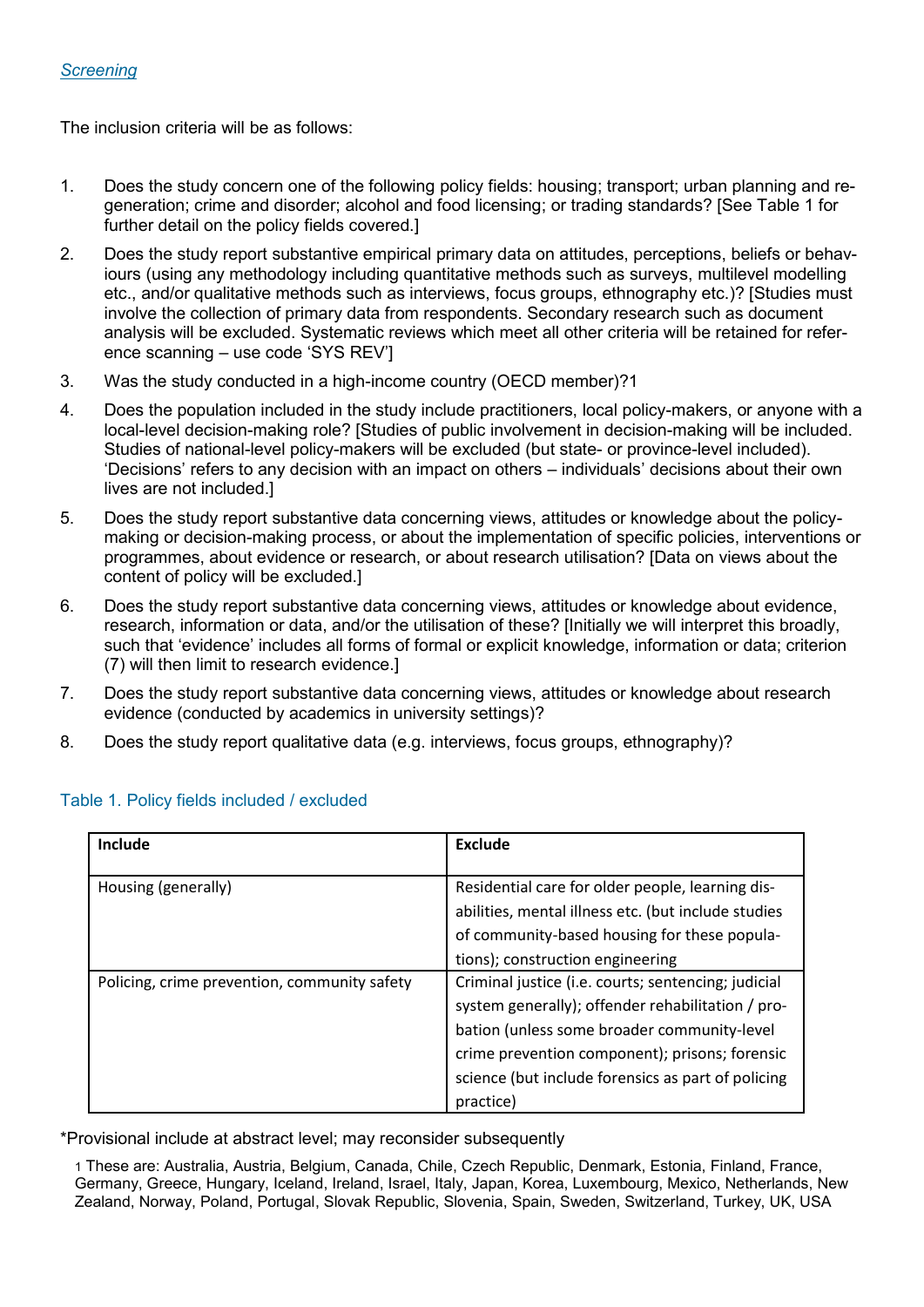### *[Table 1 cont'd.]*

| Include                                      | <b>Exclude</b>                                 |
|----------------------------------------------|------------------------------------------------|
| Urban planning, regeneration (including eco- | Macroeconomic and international trade policy   |
| nomic regeneration and community-level em-   |                                                |
| ployment programmes)                         |                                                |
| Resource management; air pollution; flood    | Forestry; national parks; wildlife management; |
| defence; environmental health *              | agriculture                                    |
| Event management *                           | Disaster readiness; emergency response         |
| Alcohol / food licensing                     |                                                |
| <b>Trading standards</b>                     |                                                |
| Social welfare (benefits)                    |                                                |
|                                              | Education (unless school-based crime pre-      |
|                                              | vention with some police involvement)          |
|                                              | Social care; child protection (unless some po- |
|                                              | lice involvement)                              |
|                                              | Healthcare; public health / health promotion   |
|                                              | (except environmental health)                  |
|                                              | Drug treatment / rehabilitation (unless some   |
|                                              | police involvement)                            |
|                                              | Arts and culture; libraries                    |

\*Provisional include at abstract level; may reconsider subsequently

A random sample of 10% of abstracts will be double-screened initially, and if agreement is adequate, subsequent abstracts single-screened. All full text references will be double-screened. When abstract screening is complete we will reconsider whether to include material excluded by criteria (7) and/or (8), depending on the volume and nature of the evidence.

#### *Quality assessment*

Quality assessment will be conducted according to the tools in the NICE Public Health Methods Manual.

#### *Data extraction*

All standard methodological dimensions and full findings data will be extracted. Qualitative data will be thematically coded using the thematic coding facility in EPPI-Reviewer.

#### *Data synthesis*

For qualitative evidence, a thematic synthesis will be conducted, using an open code set. For quantitative evidence (if included), a narrative synthesis will be conducted.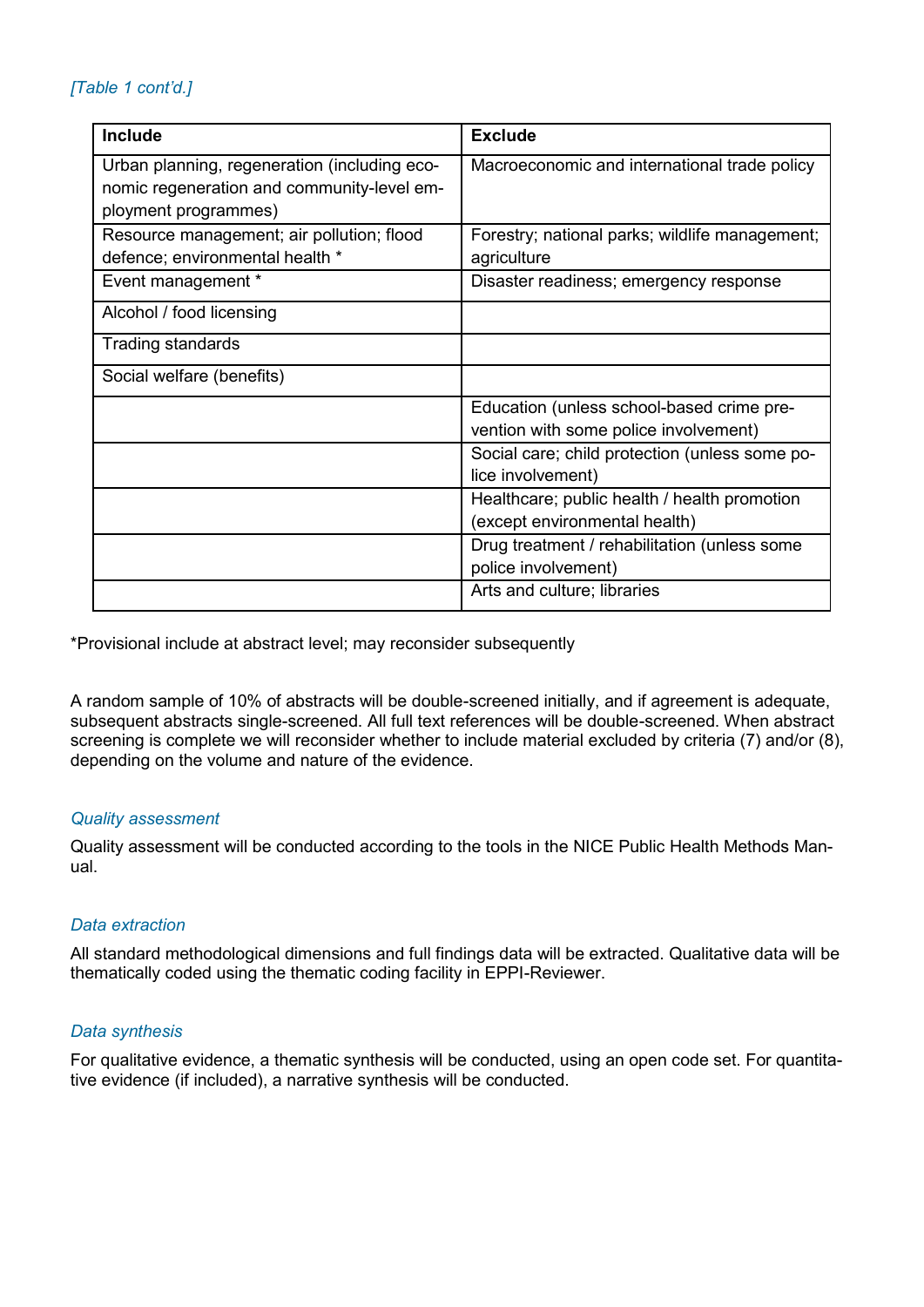- 1. (urban regeneration or urban policy\$ or built environment\$ or urban planning\$).de.
- 2. (urban or built environment\$ or environment\$ design\$).ti,ab.
- 3. housing\$.de.
- 4. (housing or house or houses or tenant\$1 or tenanc\$).ti,ab.
- 5. (crime\$ or community safety\$).de.
- 6. (crime\$ or criminal\$ or police\$ or policing).ti,ab.
- 7. community safety.ti,ab.
- 8. (transport\$ or highway\$ or traffic\$).de.
- 9 (transport\$ or highway\$ or road\$ or vehicle\$ or traffic\$).ti,ab.
- 10 regeneration\$.de.
- 11 (regenerat\$ or re generat\$).ti,ab.

12 ((renewal or redevelop\$ or re develop\$ or revitali\$) adj4 (town\$ or city or cities or neighbo? r\$)).ti,ab.

- 13 (licens\$ or trading standard\$ or consumer protection\$).de.
- 14 ((alcohol\$ or drink\$ or beverage\$ or food) adj2 (licens\$ or label\$)).ti,ab.
- 15 ((trading adj2 standard\$) or (fair adj2 trade) or (fair adj2 trading)).ti,ab.
- 16 (consumer\$ adj2 (protect\$ or advoca\$ or safety)).ti,ab.
- 17 or/1-16

18 ((policy mak\$ or decision mak\$ or policy decision\$ or practitioner\$) and (attitude\$ or views or perception or experience)).de.

19 ((government policy\$ or local authority planning\$ or local government planning\$ or local government policy\$ or regional policy\$) and (attitude\$ or views or perception or experience)).de.

20 ((policy mak\$ or policymak\$ or policy actor\$) adj3 (attitude\$ or perception\$ or perceiv\$ or perspective\$ or belief\$ or believ\$)).ti,ab.

21 ((policy mak\$ or policymak\$ or policy actor\$) adj3 (view or views or viewpoint\$ or experience or experiences or understand\$ or accept\$ or recogni\$)).ti,ab.

22 ((policy develop\$ or policy position\$) adj3 (attitude\$ or perception\$ or perceiv\$ or perspective\$ or belief\$ or believ\$)).ti,ab.

23 ((policy develop\$ or policy position\$) adj3 (view or views or viewpoint\$ or experience or experiences or understand\$ or accept\$ or recogni\$)).ti,ab.

24 ((decision mak\$ or decisionmak\$ or policy decision\$) adj3 (attitude\$ or perception\$ or perceiv\$ or perspective\$ or belief\$ or believ\$)).ti,ab.

25 ((decision mak\$ or decisionmak\$ or policy decision\$) adj3 (view or views or viewpoint\$ or experience or experiences or understand\$ or accept\$ or recogni\$)).ti,ab.

26 ((plan or planner\$ or planning) adj3 (attitude\$ or perception\$ or perceiv\$ or perspective\$ or belief\$ or believ\$)).ti,ab.

27 ((plan or planner\$ or planning) adj3 (view or views or viewpoint\$ or experience or experiences or understand\$ or accept\$ or recogni\$)).ti,ab.

28 ((practitioner\$ or manager\$) adj3 (attitude\$ or perception\$ or perceiv\$ or perspective\$ or belief\$ or believ\$)).ti,ab.

29 ((practitioner\$ or manager\$) adj3 (view or views or viewpoint\$ or experience or experiences or understand\$ or accept\$ or recogni\$)).ti,ab.

30 ((government\$ or authorit\$) adj3 (attitude\$ or perception\$ or perceiv\$ or perspective\$ or belief\$ or believ\$)).ti,ab.

31 ((government\$ or authorit\$) adj3 (view or views or viewpoint\$ or experience or experiences or understand\$ or accept\$ or recogni\$)).ti,ab.

32 ((council\$ or committee\$ or administrator\$ or board\$ or technocrat\$) adj3 (attitude\$ or perception\$ or perceiv\$ or perspective\$ or belief\$ or believ\$)).ti,ab.

33 ((council\$ or committee\$ or administrator\$ or board\$ or technocrat\$) adj3 (view or views or viewpoint\$ or experience or experiences or understand\$ or accept\$ or recogni\$)).ti,ab.

- 34 or/18-33
- 35 17 and 34
- 36 evidence base\$.de.
- 37 (evidence adj2 base\$).ti,ab.
- 38 (evidence adj3 (inform\$ or utili\$ or implement\$)).ti,ab.
- 39 (evidence adj3 (program\$ or method\$)).ti,ab.
- 40 (evidence adj2 (disseminat\$ or transfer\$ or translat\$)).ti,ab.